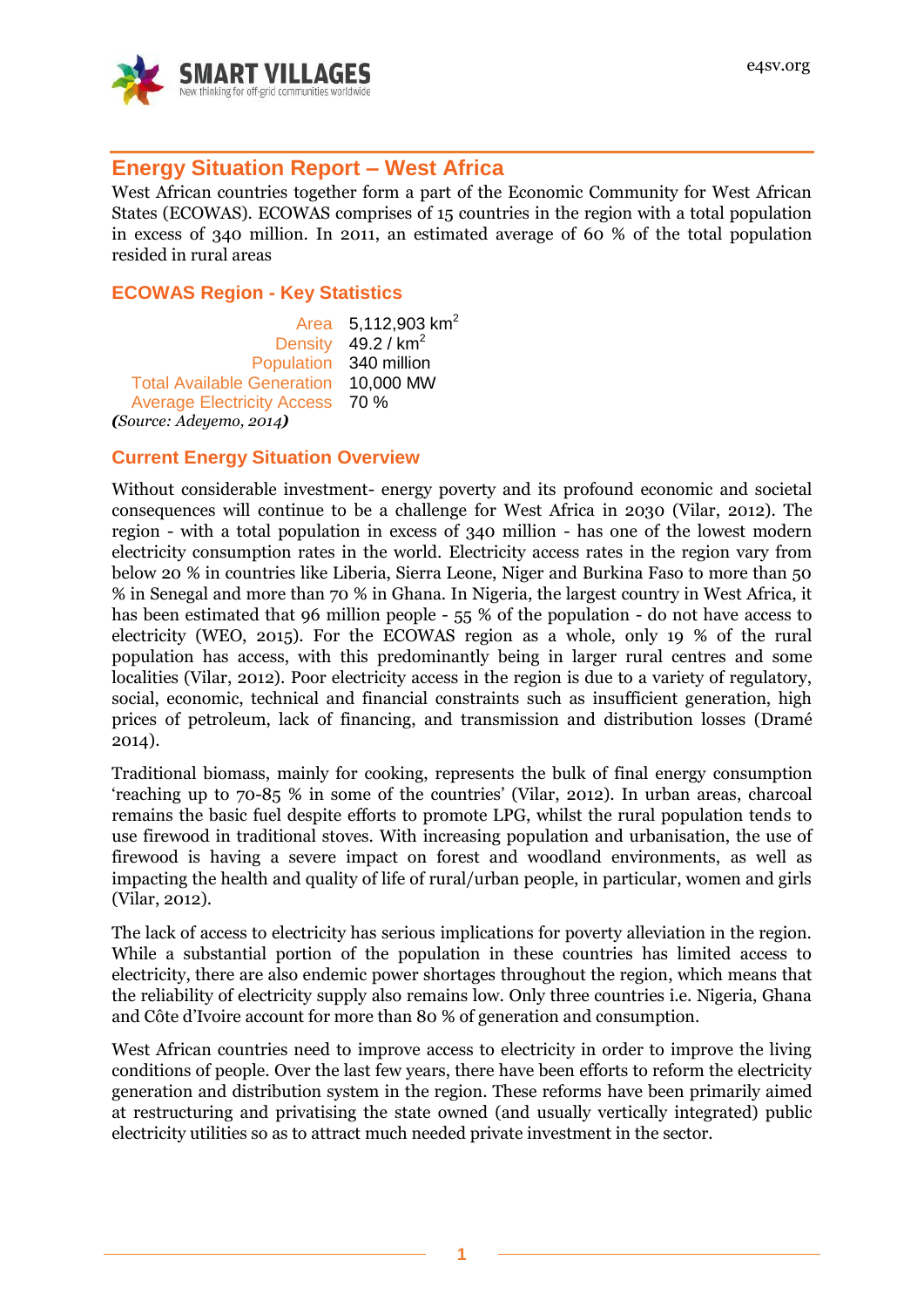

# **Key Challenges for Energy Access in Western Africa**

- **Financing:** Private sector investment in electricity in rural areas is limited due to low consumption, influenced by an inability of consumers to pay and the high costs of diesel generation (Vilar, 2012).
- **Affordability**: Urban and rural poor spend proportionately more of their income 'for poor quality energy services than the better-off for better quality services' (Vilar, 2012). Poor households cannot afford high electricity connection charges and rely on kerosene for lighting and on wood fuel, charcoal, and bottled gas for cooking (Eberhard et al., 2011). Even if the grid reaches a rural area, the families may be hard pressed to afford it- making exploring renewable off-grid solutions, all the more important.
- **Energy Security:** Diversification of energy sources is needed: for some countries more than 90 % of electricity generation is from expensive diesel or heavy fuel. (Vilar, 2012). This dependence results in high power generation costs, with much of the fuel having to be imported in the case of the smaller oil importing countries in the region (Vilar, 2012).
- **Reliance on traditional biomass** (firewood and charcoal): Represent the bulk of energy consumption
- Whilst most governments have now set up Rural Electrification Agencies and/or Rural Electrification Funds, the impact of such organisations may be hampered by a **lack of financial/technical expertise** (Vilar, 2012).
- **Drought and conflict:** Drought has seriously reduced the power available to hydro-dependent countries in West Africa - countries with major hydropower installations in affected catchments such as Ghana, have had to switch to expensive diesel power. Furthermore, war has seriously damaged power infrastructure in Liberia and Sierra Leone. Overall, countries in conflict perform worse in the development of infrastructure than countries at peace (Eberhard et al., 2011).

# **Policy Environment**

The ECOWAS Centre for Renewable Energy and Energy Efficiency (ECREEE) was established in July 2010, demonstrating the resolve of ECOWAS member states to improve energy access, energy security, counter climate change and reduce emissions (Vilar, 2012). ECREEE has attained international recognition as a regional renewable energy and energy efficiency (RE&EE) promotion agency (ECREEE, 2014). The activities of the agency cover a range of areas, including: policy development, capacity building, resource assessment, knowledge management, and investment promotion (Vilar, 2012).

There have been several notable achievements by the agency since its formation including:

- In the first call for proposals for the ECOWAS Renewable Energy Facility, 41 projects were approved with an overall volume of  $\epsilon_2$  million.
- The web-based ECOWAS Observatory for Renewable Energy and Energy Efficiency (ECOWREX) has also been established, providing targeted investment/business information for the private and public sectors.
- The ECOWAS Renewable Energy Investment Initiative (EREI) was also formed to support the development of a renewable energy project pipeline for medium and large-scale projects.

**ECOWAS Renewable Energy Policy:** ECOWAS member states have recognised that to achieve goals for energy access and energy security there will need to be an increased use of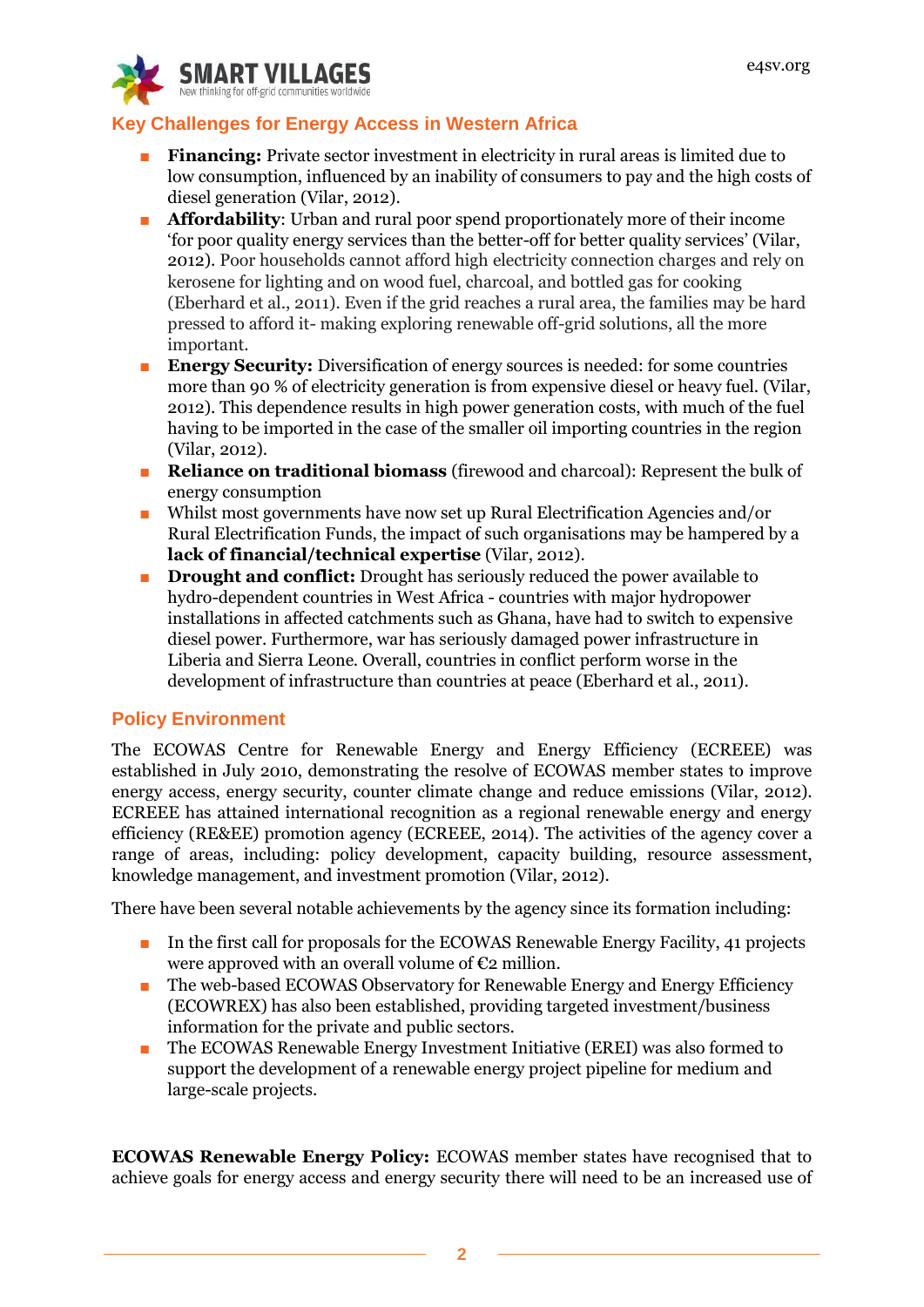

renewable energy, as well as increasing energy efficiency (Vilar, 2012). This led to the adoption of regional policies for renewable energy and energy efficiency in October 2012 by the ECOWAS energy ministers.

The ECOWAS Renewable Energy Policy (EREP) along with the ECOWAS energy efficiency policy aims to respond to the energy crisis and challenges in the region. They seek to increase use of renewable energy sources, and to help enable, amongst other things, universal access to electricity by 2030 (Vilar, 2012). The EREP aims to be complementary to the West African Power Pool (WAPP) power supply strategy both in terms of contributing to bulk power generation and with regard to achieving universal energy access for rural areas (Vilar, 2012). The EREP is based on five guiding principles:

- 1. Subsidiarity: 'The EREP will intervene in regional actions only when they can bring added value to national actions'.
- 2. Participatory Approach: Involvement of end users in the definition of technical and organisational options – creation of a forum of 'national stakeholders for the private sector and the civil society together with the national officials from the relevant ministries, utilities and regulatory authorities'.
- 3. Optimisation of the use of available financial resources: mobilisation will require a mix of public development aid, and national public and private financing, as well as prioritising high impact/low cost solutions.
- 4. Promoting public-private partnerships: Partnerships to cover technical aspects, management systems, fund-raising and financial risk-taking.
- 5. Support to Gender Equality: Efforts to be made to mainstream gender issues.

**West African Power Pool:** In 2000, ECOWAS announced the creation of the West Africa Power Pool (WAPP). The aim of the WAPP is to integrate the various national power systems into a single regional electricity market. Multilateral finance institutions like the World Bank and the African Development Bank are promoting regional integration as it is seen as creating economies of scale, which in turn allow for lower costs across all aspects of infrastructure, including power. Estimates suggest that regional collaboration could reduce electricity costs in Africa by US \$2 billion per annum. Therefore, the WAPP could have a positive impact on both local and regional economic development.

The broader objectives of WAPP are as follows:

- To enhance cooperation among West African countries for developing electricity infrastructures;
- Promote investment in the sector;
- Improve electric system reliability and provide a forum for policymakers to share their views concerning the electricity sector;
- Share the benefits of trade and investment; and
- Agree upon common rules to protect the public and the environment

The WAPP is especially important for countries like Benin, Burkina Faso, Togo and Niger that are dependent on imports for a significant portion of their supply. In the West African Power Pool, Benin, Togo, and Burkina Faso import power from Côte d'Ivoire and Ghana, and Niger imports from Nigeria. WAPP also aims to achieve closer regulatory integration in West Africa. However, despite some success, the overall trading volume in the region remains quite low. Unlike other power pools in Africa, WAPP is also responsible for developing new infrastructure. The WAPP Articles of Association require WAPP to ensure 'the full and effective implementation of the WAPP Priority Projects.' (Eberhard et al. 2011).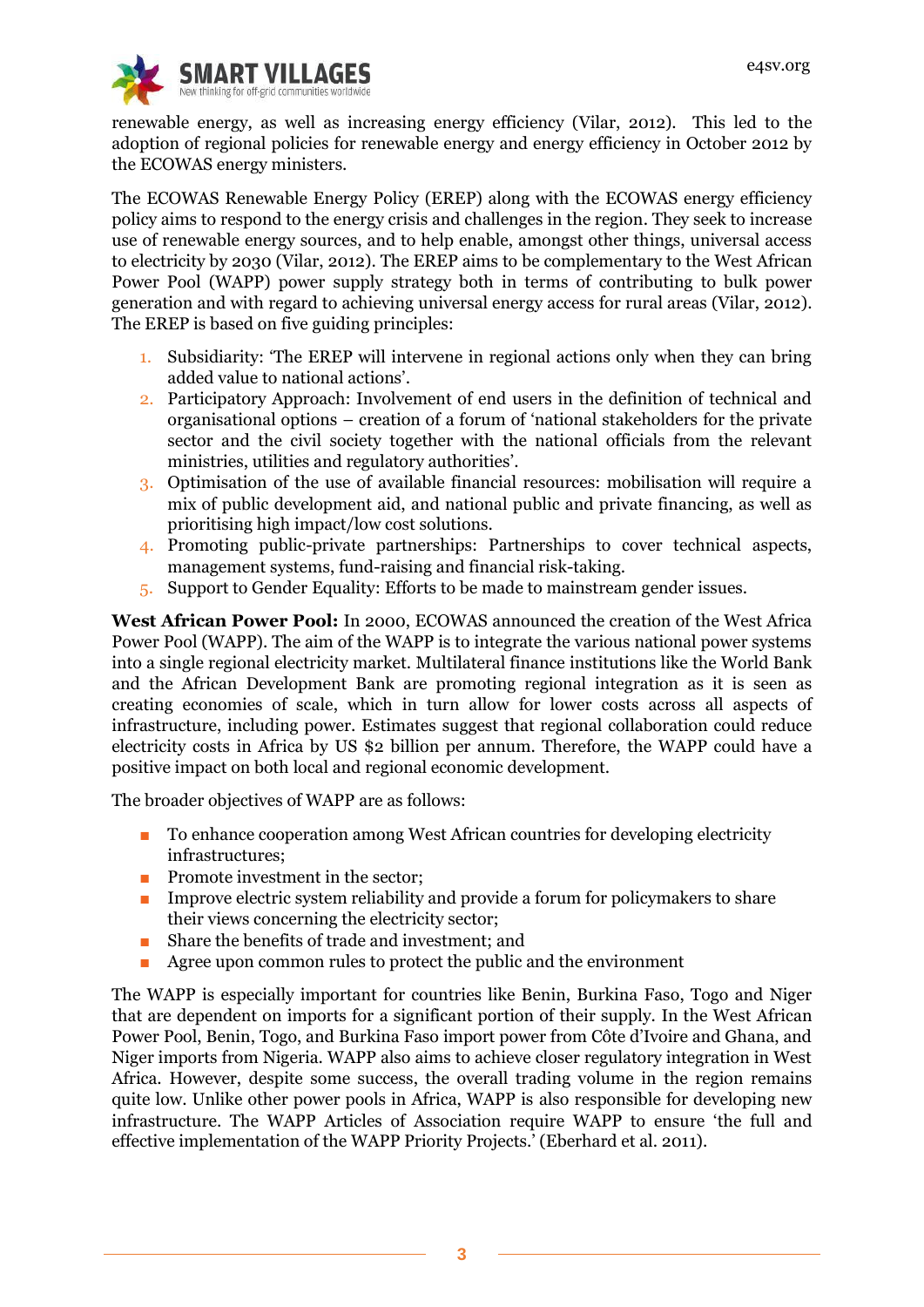

The WAPP Executive Board is responsible for developing a regional transmission and generation master plan. Within the WAPP Secretariat, the Secretary General negotiates directly with donors to finance feasibility studies for new projects and subsequently secures grant financing for feasible projects. WAPP has already obtained funding for feasibility studies from several donors, including the World Bank and the U.S. Agency for International Development (Eberhard et al. 2011).

In 2005, WAPP became a specialised agency of ECOWAS and this reinforced the organisation's autonomy. In 2007, the heads of state of member countries announced the establishment of an overarching Energy Protocol to promote investor security and to open access to national transmission grids across the region. In 2008, the ECOWAS Regional Electricity Regulatory Authority was also established to regulate cross-border electricity exchanges in the region (Eberhard et al. 2011).

A project titled Commercial Reorientation of the Electricity Sector Toolkit (CREST) is being deployed as an experiment in several areas that are served by West African electricity providers (Eberhard et al. 2011). The CREST approach is bottom-up and is aimed at addressing systems losses, low collection rates and poor customer services (Eberhard et al. 2011).

#### **Off-Grid trends**

Off-grid solutions represent an important source of access to electricity in rural areas, especially in those areas that are located at a considerable distance from the power grid. Projections by the IEA suggest that by 2040, 70 % of the electricity in rural areas will be provided through these sources (IEA, 2014). For example, the new projects in wind and solar established by independent power producers in Cape Verde could be indicators of change in the off-grid energy situation in the region (Vilar, 2012).

West Africa is proving to be 'fertile ground' for pay-as-you-go solar (PV-tech, 2015). For example, the Ghana-based pay-as-you-go solar firm PEG recently raised \$3.4 million for the expansions of its presence in the country. The firm focuses on rural, remote communities and aims to install 500,000 systems in West Africa over the next five years. PEG targets those households earning \$1-10 per day – offering systems for \$0.5 per day for a year, which can be paid for my mobile money, after the year point customers own their systems outright (PV-tech, 2015). Functions of the solar technology include lighting, mobile phone charging and a radio. Where there are adequate resources available, small hydro and wind projects can also compete with solar PV in off-grid/mini grid applications (IEA, 2014).

| LICULIUILY GUUDD III MIIIUG - 2013 |                                                      |                                                 |                                       |                                       |  |  |  |
|------------------------------------|------------------------------------------------------|-------------------------------------------------|---------------------------------------|---------------------------------------|--|--|--|
| Region                             | <b>Population</b><br>without electricity<br>millions | <b>National</b><br>electrification rate<br>$\%$ | Urban<br>electrification rate<br>$\%$ | Rural<br>electrification rate<br>$\%$ |  |  |  |
| Africa                             | 635                                                  | 43 %                                            | 68 %                                  | 26 %                                  |  |  |  |
| Sub-Saharan Africa                 | 634                                                  | 32%                                             | 59 %                                  | 17%                                   |  |  |  |
| <b>Benin</b>                       |                                                      | 29 %                                            | 57 %                                  | 9%                                    |  |  |  |

# **SOURCE: IEA, World Energy Outlook 2015**

#### Electricity access in Africa - 2013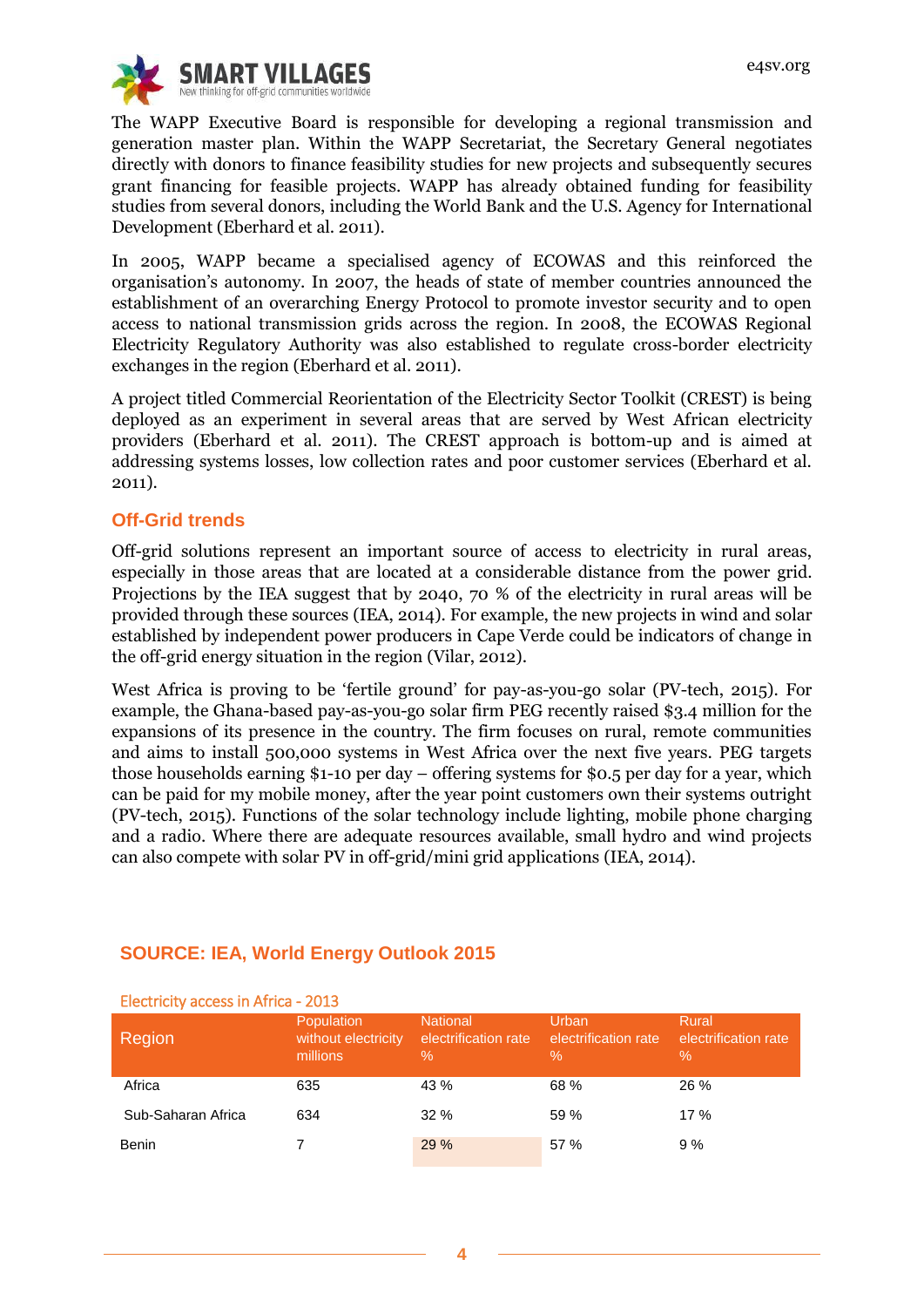

| Burkina Faso  | 14 | 17 % | 56 %  | 1%   |
|---------------|----|------|-------|------|
| Cabo Verde    | 0  | 94 % | 100 % | 84 % |
| Côte d'Ivoire | 15 | 26 % | 42 %  | 8 %  |
| Gambia        | 1  | 36 % | 60 %  | 2%   |
| Ghana         | 7  | 72 % | 92 %  | 50 % |
| Guinea        | 9  | 26 % | 53 %  | 11 % |
| Guinea-Bissau | 1  | 21 % | 37 %  | 6 %  |
| Liberia       | 4  | 10%  | 17 %  | 3%   |
| Mali          | 11 | 26 % | 53 %  | 9 %  |
| Niger         | 15 | 15 % | 62 %  | 4 %  |
| Nigeria       | 96 | 45 % | 55 %  | 37 % |
| Senegal       | 6  | 55 % | 90 %  | 28 % |
| Sierra Leone  | 6  | 5 %  | 11 %  | 1 %  |
| Togo          | 5  | 27 % | 35 %  | 21 % |
|               |    |      |       |      |

### **Country Statistics**

**Energy mix**: Electricity generation across West Africa remains heavily dependent on fossil fuels and estimates suggest that oil and gas account for a substantial portion of the total generation capacity, especially in oil rich countries like Nigeria. Increases in the installed thermal capacity in the region took place in the 1990s. Renewable sources of energy like hydropower account for only 20 % of the total installed capacity, but provide a larger portion of actual generation- the power supply split for the region is shown in the chart below (Adeyemo, 2014). The high share of fossil fuels in the energy mix results in high generation costs. In 2012, grid-based capacity in the region was estimated to be around 20,000 MW (IEA, 2014). Another issue is the low level of per-capita demand in the region. It is estimated that per-capita demand will increase from 153 kWh to 235 kWh by 2020. However, this is much lower than the 2009 global average of 2,730 kWh.

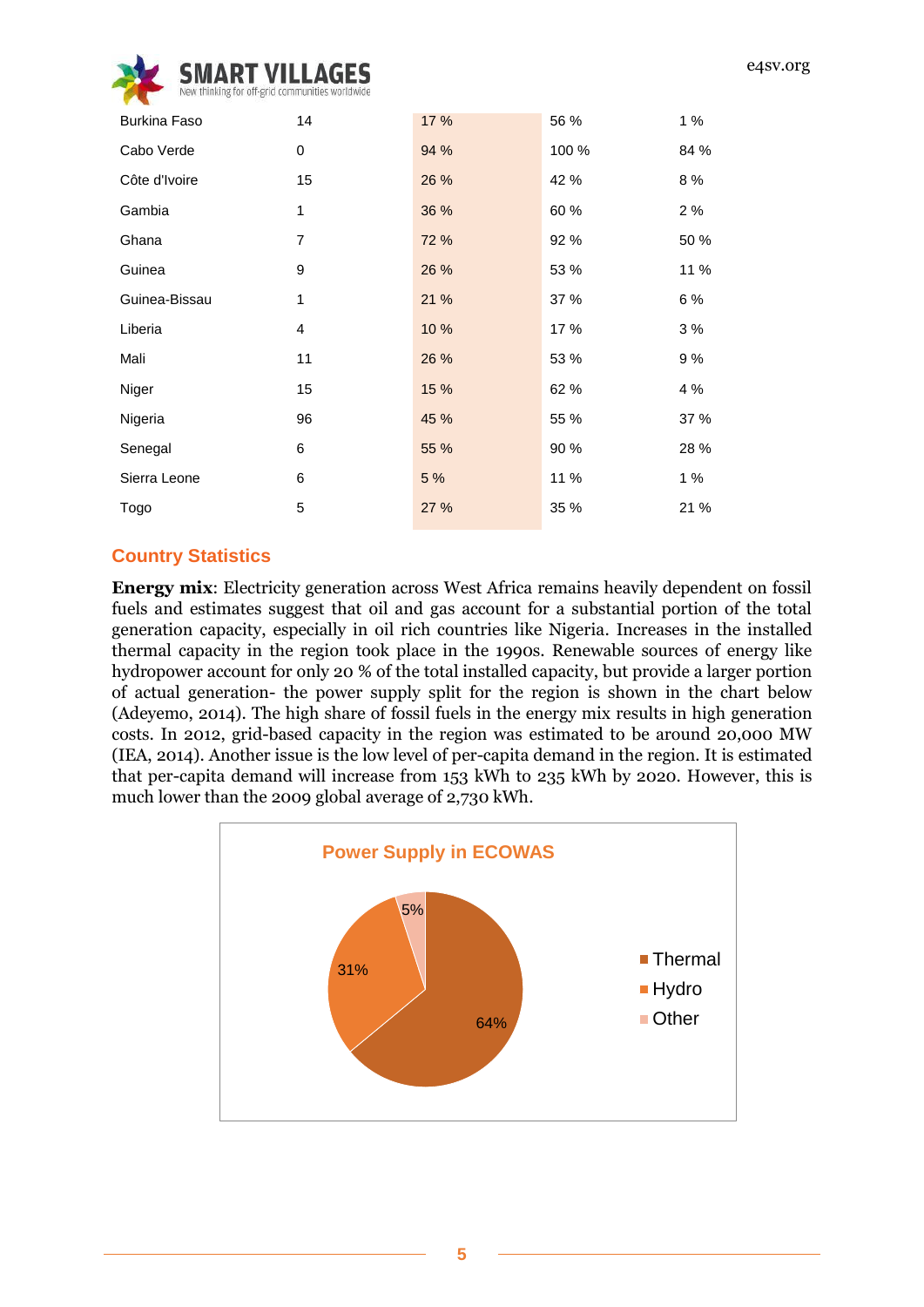

## **Renewable Energy in the region**

The ECOWAS region is endowed with substantial renewable energy resources, with renewable energy technologies approaching grid parity in certain circumstances. ECOWAS member states recognise that achieving the goals for energy access and energy security will mean not only increased efficiency in the use of energy but the increased use of renewable energy (Vilar, 2012).

#### Renewable energy potential

- Wind potential is concentrated in coastal zones of Cape Verde, Senegal, The Gambia, and possibly Ghana, Mali and Nigeria.
- Potential for micro-hydro schemes is found particularly in Cote d'Ivoire, Ghana, Guinea, Guinea-Bissau, Liberia, Togo and Sierra Leone.
- Solar resource is abundant in northern regions such as Niger, Burkina Faso, Mali and the north of Ghana and Nigeria.
- Except for Cape Verde and the Sahelean areas of Mali, Burkina Faso and Niger, there are substantial biomass resources.

Cape Verde has been a pioneer in prioritising renewable energy. It aims for 100 % electricity generation by renewable energy sources by 2020 and has taken a number of steps towards implementation e.g. grid-connected wind farms and solar PV plants (Vilar, 2012).

The institutional, regulatory, legal, tariff structure and frameworks for renewable energy is 'largely non-existent or weakly implemented' in the region (Vilar, 2012). Of the total investment of  $\epsilon$ 1.92 billion for the ECOWAS energy sector, only 5 % is accounted for by renewable energy, and Independent Power Producer (IPP) investment is 3.5 %. Except for in Cape Verde, Ghana and Nigeria 'there are no regulatory authorities dealing with renewable energy' (ibid.).

Senegal, Ghana, Mali, Liberia, Guinea and Nigeria have developed detailed renewable energy policies, with Ghana and Senegal passing a renewable energy law (Vilar, 2012). The Gambia also validated its draft renewable energy law in December 2012.Furthermore, Liberia, Mali and Senegal have adopted ambitious renewable energy targets of 30 %, 25 % and 15 % (installed capacity) respectively by 2021, and Ghana and Nigeria 10 % by 2020 (ibid.)

There are five countries that currently have no defined renewable energy targets: Guinea-Bissau, Burkina Faso, Sierra Leone, Togo and The Gambia. However, these countries are actively developing renewable energy projects. For example, in Burkina Faso (PV and biofuels), Togo (wind) and Sierra Leone (Small-scale hydro) and The Gambia (wind and biofuels) (ibid.).